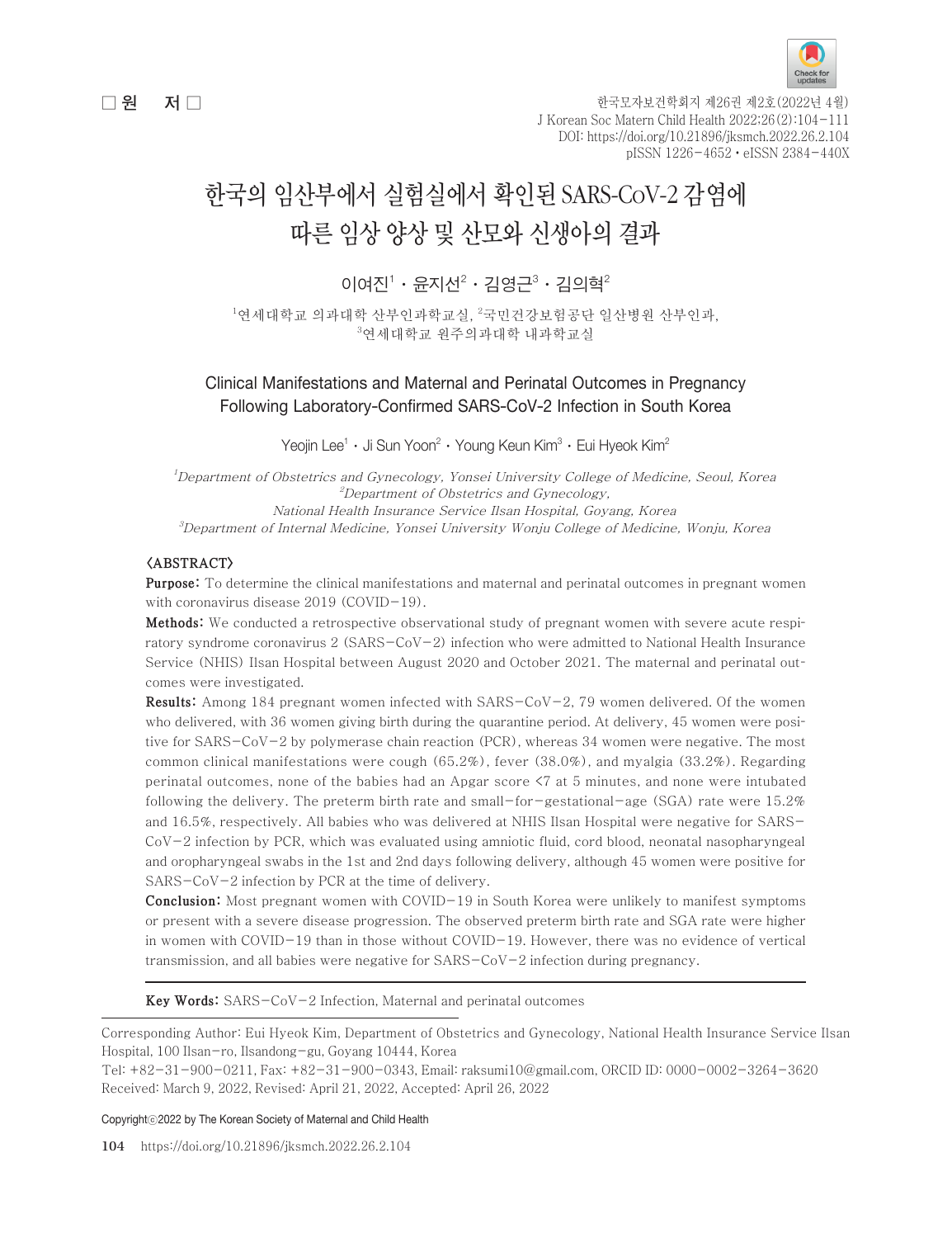#### 서 론

2020년 초반기에 시작된 coronavirus disease 2019 (COVID-19)의 대유행 초기에 임산부들은 중증급성호흡 기증후군 코로나바이러스 2 (severe acute respiratory syndrome corona virus, SARS-CoV-2) 감염과 관련된 산모와 신생아의 부작용에 대한 확실한 증거를 가지고 있 지 않았다(Wiersinga et al., 2020). 현재까지 밝혀진 산모 의 COVID-19는 임신을 하지 않은 다른 감염자들과 마찬가 지로 산모에서 무증상에서 중대하고 심각한 질병까지 다양 한 결과를 초래하는 것으로 알려져 있다(Hantoushzadeh et al., 2020; Knight et al., 2020; Lokken et al., 2020; Panagiotakopoulos et al., 2020).

COVID-19의 초기 증상은 다른 바이러스나 박테리아 로 인한 호흡기감염(예, 인플루엔자, 아데노바이러스, 헤모 플루스 인플루엔자 폐렴 등)의 증상과 비슷한 것으로 보고 되고 있다.

 여러 연구에서 같은 나이의 비임신 여성에서의 SARS-CoV-2 감염과 비교하여 임신 자체가 감염에 대한 감수 성(susceptibility)을 증가시키지는 않지만 중환자실 입 원이나, 기계적 호흡기의 필요성 그리고 산모의 사망 등 COVID-19의 임상 경과는 악화시키는 것으로 보고되고 있 으나(Allotey et al., 2020; Badr et al., 2020; Dawood et al., 2021; Lokken et al., 2021; Zambrano et al., 2020) Pineles 등(2021)은 임산부에서 COVID-19의 감염이 같 은 연령대의 가임기 여성의 감염과 비교하여 위험성도 높 이지 않고 사망률도 차이가 없다고 보고하였다. 이러한 연 구 간의 차이는 각 기관별 환자 차이 이외에도 각 기관에서 의 얻어진 데이터를 이용한 감염 평가와 COVID-19의 치 료 방법의 주관적 차이에 기인되는 것으로 생각한다.

현재까지 COVID-19의 자궁 내에서나 분만 도중 혹 은 출생 직후 산모로부터 신생아로의 수직 감염(vertical transmission) 여부는 불분명하다고 보고되고 있다. 실 제로 대유행 초기에는 신생아의 선천성 감염의 비율은 전 체 모성 감염의 약 2%로 보고되었지만(Goh et al., 2021; Kotlyar et al., 2021; Woodworth et al., 2020), 실제 자 궁 내 감염을 보고한 유의미한 연구는 많지 않다고 보고되고 있다(Kirtsman et al., 2020; Von Kohorn et al., 2020).

COVID-19로 인한 산모의 발열과 저산소혈증은 조산, 진통 전 양막 파열, 비정상적인 태아 심박수 패턴 등의 위험

을 증가시킬 수 있지만, 이는 SARS-Cov-2 감염으로 인한 영향이라기보다는 산모의 이러한 증상 자체가 환자의 조산 등의 발생률을 증가시킬 수 있다. 그 이외에도 COVID-19 로 인한 산모의 스트레스도 조산의 원인이 될 수도 있는데 Shah 등(2021)은 이러한 조산의 증가는 대유행 기간 동안 더 높은 스트레스와 출산 서비스의 변화와 관련될 수 있다 고 보고하였다.

한편 산과적 합병증으로 인한 심각한 산모의 이환율과 사망률의 경우 고혈압 관련 질환, 분만 후 출혈 그리고 산모 의 사망의 증가가 SARS-CoV-2 감염과의 연관성이 있다 고 Metz 등(2022)은 보고하였다.

한국은 대유행 초기부터 모든 환자의 COVID-19의 역 전사 중합효소연쇄반응(real-time reverse transcription polymerase chain reaction, RT-PCR) 검사가 가능하였 고 전세계적으로 COVID-19의 관리가 비교적 잘 관리되 고 있는 나라이며 인구 당 감염자 수나 사망자 수도 전 세계 적으로 가장 낮은 편이다. 따라서 갑작스러운 환자 수 증가 로 인한 의료 대란으로 인한 의인성(iatrogenic) 합병증이 나 환자 사망의 가능성을 배제할 수 있어COVID-19 자체 로의 위험성에 대한 평가가 용이한 편이다.

이 연구에서는 실험실에서 확인된 SARS-CoV-2에 감 염된 임산부를 대상으로 COVID-19의 임상적 특징과 질 병의 심각성에 대해 알아보고 신생아로의 수직 감염에 대 해 확인한 후 COVID-19가 임신에 미치는 영향에 대해 알 아보기로 한다.

#### 대상 및 방법

#### 1. 연구 모집단 및 데이터베이스

이 연구는 후향적 관찰연구로 2020년 8월부터 2021년 10월까지 국민건강보험일산병원으로 역전사 중합효소연 쇄반응 (real-time RT-PCR) 검사로 SARS-CoV-2 를 확인 후 COVID-19 확진 진단을 받고 입원한 총 184명의 산모를 대상으로 하였다.

산모의 나이 COVID-19 진단 당시 재태연령, 임신 전 체질량지수, 입원 기간, 초기 C-reactive protein (CRP), 초기 white blood cell, 입원 시 cyclic threshold (Ct) 값을 국민건강보험일산병원 전자의료기록(electronic medical record)으로부터 얻었다. Ct 값 중 RdRp gene과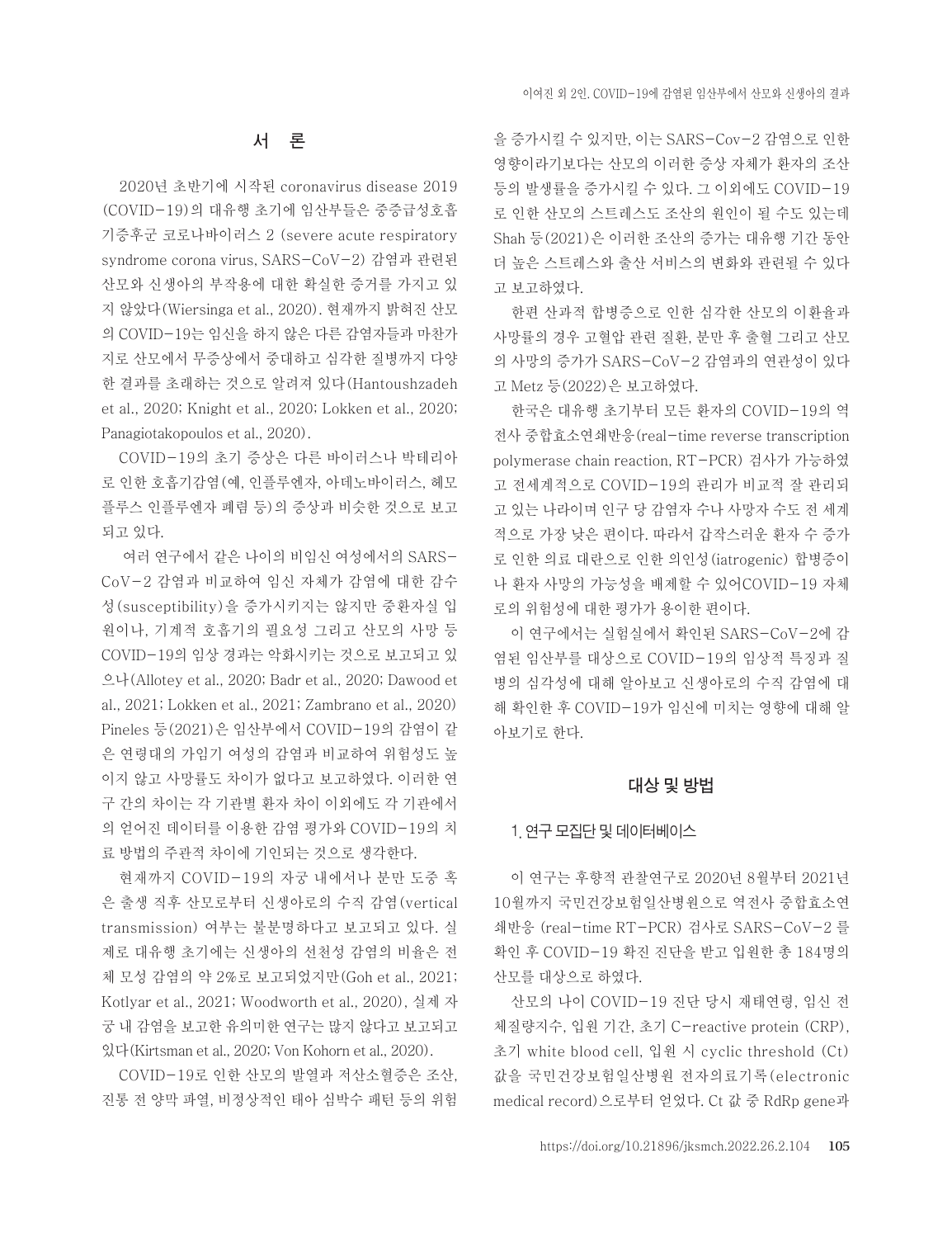E gene의 값을 입원했을 때와 퇴원하였을 때 비교하였다. COVID-19가 급성호흡기감염임을 고려하여 입원 당시와 입원 중 환자에게 호흡기 관련된 증상에 대해 문진을 하였 고 그 증상을 기록하였다. 모든 산모는 입원 시 흉부 엑스레 이 촬영을 하였고 입원 시 발열이 지속적으로 있거나 열이 발생한 경우 혹은 기침 등의 호흡기 증상이 악화된 경우에 는 추적관찰 가슴 엑스레이를 추가로 촬영하고 추가 폐렴 발생 여부와 악화 여부를 확인하였다. 역시 전자의료기록 을 참고하여 입원 산모의 아세트아미노펜, 항생제 사용 여 부를 확인하였고, 저산소증이 있는 산모의 경우 산소 투여 와 렘데시비르 사용 여부를 확인하였다. 심각한 저산소증 의 경우 중환자실 이용과 고유량 산소의 투입 여부 역시 확 인하였다. 출산에 대해서는 34주 미만과 37주 미만의 조산 여부에 대해서 확인하였고 Doubilet 등(1997)의 논문을 참고하여 재태연령에 따른 태아 크기를 확인하여 재태연령 에 따른 신생아를 재태연령에 비해 큰 태아, 재태연령에 맞 는 태아, 재태연령에 비해 작은 태아로 구분하였다.

본원에서 출생한 신생아의 경우 신생아의 출생 몸무게 를 확인하였고 태아의 제대 혈과 태반 조직에서 PCR을 통 한 SARS-CoV-2 검출 검사를 시행하였다. 모든 SARS-CoV-2 감염 산모의 신생아는 수직 감염의 위험성에 대한 우려로 신생아집중치료실의 격리실이나 타 병동 격리실에 입원하였다. 신생아는 분만 후 1분, 5분 아프가 점수, 그리 고 기관삽관 여부를 확인하였다. COVID-19 산모에서 출 생한 모든 신생아는 출생 직후 그리고 출생 후 24시간 후 총 2차례 SARS-CoV-2의 감염 여부를 PCR을 이용하여 수직 감염 여부를 확인하였다.

타원에서 출생한 산모의 경우 산모와 직접 통화하여 산 모와 태아의 상태를 파악하였다.

PCR 검사에서 COVID-19 양성으로 나온 경우 격리해 제 기간이 끝난 경우에도 의료진과 신생아의 감염을 우려 해 가급적 제왕절개 분만을 하였으며 분만이 임박하여 수 술 준비 시간이 부족한 산모의 경우에만 질식분만을 시도 하였다.

이 연구는 국민건강보험일산병원 기관생명윤리위원회 (Institutional Review Board, IRB) 승인을 받았다(RB No. NHIMC 2021-10-005).

#### 2. 통계 분석

Student t-test와 χ<sup>2</sup> 검사와 Fisher exact 검사를 이용 하여 COVID-19에 감염된 산모와 그 산모에서 출생한 신 생아의 특징을 비교 분석하였다.

모든 통계 분석은 p<0.05의 값에서 통계적으로 유의하 다고 간주하였고 모든 분석은 IBM SPSS Statistics ver. 23.0 (IBM Co., Armonk, NY, USA)을 이용하여 분석하 였다.

#### 결 과

2020년 8월부터 2021년 10월까지 SARS-CoV-2에 감염된 총 184명의 산모가 국민건강보험일산병원에 입원 하였다. COVID-19로 인한 산모의 사망은 없었으며 감염 후 총 79명의 산모 분만을 확인하였다. 51명은 국민건강보 험일산병원에서 분만하였고 28명은 퇴원 후 타 병원에서 분만하였다. 국민건강보험일산병원에서 분만한 51명의 산 모 중 36 명의 산모가 격리 기간 중 분만하였고 15명은 코 로나 감염 후 격리 이후에 분만하였다. 격리되었지만 분만 시 COVID-19 양성 산모는 9명이었고 외부병원에서 분만 한 산모는 모두 음성 소견을 보였다. 결국 분만 시 PCR 검 사가 양성인 경우는 45명이었고 음성인 경우는 34명이었 다(Fig. 1).

입원한 산모의 전체적 특징은 Table 1과 같다. 산모의 입원 시 평균 백혈구 수치는 정상 소견을 보였으



Fig. 1. Study flowchart. COVID-19, coronavirus disease 2019; NHIS, National Health Insurance Service; SARS-CoV-2, severe acute respiratory syndrome coronavirus 2; PCR, polymerase chain reaction.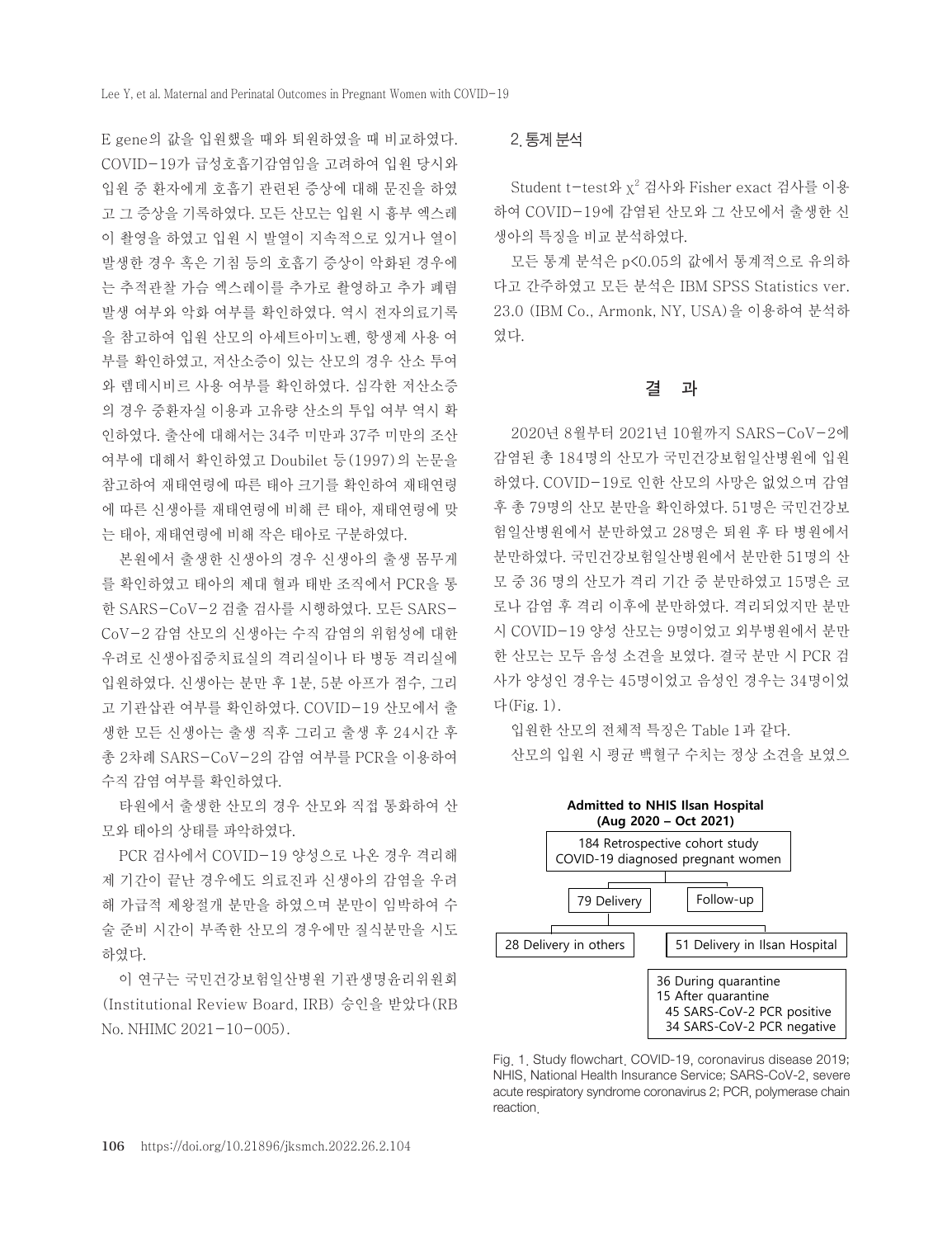나 평균 C- 반응성 단백질의 농도는 2.0 mg/dL로 상승 기 준인 1.0 mg/dL보다 상승된 소견을 보였다. 68명의 산모 에서 법정 격리기간이었던 10일 내에 퇴원하였고 20일 이 상 장기 입원한 산모는 모두 6명이었다. 입원 기간이 가장 길었던 산모는 저산소증으로 인해 응급 분만 후 중환자실 로 입원한 산모로 총 입원 기간은 31일이었다.

격리 해제 후 퇴원 시 Ct 값은 184명 중 180명이 양성 기준 값인 36 이하였다.

Table 1. General characteristics (infected women) (N=184)

| Characteristic                        | $Mean \pm SD$  | Range         |
|---------------------------------------|----------------|---------------|
| Age $(yr)$                            | $32.9 \pm 4.2$ | $16 - 41$     |
| Gestational weeks at admission        | $26.9 \pm 9.2$ | $3 - 40$      |
| Prepregnancy BMI (kg/m <sup>2</sup> ) | $22.8 \pm 3.5$ | $16.0 - 36.1$ |
| Length of stay (day)                  | $11.5 \pm 3.4$ | $4 - 31$      |
| Initial $CRP$ (mg/dL)                 | $2.0 \pm 2.6$  | $0.04 - 13.2$ |
| Initial WBC (µL)                      | 6361±1880      | 1,040-12,020  |
| RdRp gene (at admission)              | $19.4 \pm 6.4$ | $7.6 - 36.8$  |
| E gene (at admission)                 | $20.0 \pm 6.8$ | $8.2 - 36.1$  |

SD, standard deviation: BMI, body mass index; CRP, C-reactive protein; WBC, white blood cell.

| Table 2. Pregnancy and birth outcomes among pregnant women |
|------------------------------------------------------------|
| with laboratory-confirmed SARS-CoV-2 infection (N=184)     |

| Variable                          | No. $(\%)$              |
|-----------------------------------|-------------------------|
| Singleton                         | 176 (95.7)              |
| Twin                              | 8(4.3)                  |
| Delivery mode                     |                         |
| Vaginal                           | $19(24.1)$ <sup>*</sup> |
| Cesarean                          | 60 (75.9)               |
| Gestational age at diagnosis (wk) |                         |
| Term $(237)$                      | 24 (13.0)               |
| Preterm $(<37)$                   | 160 (87.0)              |
| 1st trimester $(-13)$             | 20(5.4)                 |
| 2nd trimester $(14-26)$           | 58 (34.5)               |
| 3rd trimester $(26)$              | 106 (57.6)              |
| Transmission route                |                         |
| Husband                           | 48 (26.1)               |
| Work                              | 16(8.7)                 |
| Family except husband             | 29(15.8)                |
| Friends                           | 16(8.7)                 |
| Church                            | 4(2.2)                  |
| Overseas                          | 3(1.6)                  |
| Unknown                           | 68 (37.0)               |
| <b>ICU</b> admission              | 5(2.71)                 |

SARS-CoV-2, severe acute respiratory syndrome coronavirus 2; ICU, intensive care unit.

\* Including 1 missed abortion.

산모와 출산 결과는 Table 2와 같다.

총 184명 중 176명이 단태아 임신이었고 8명은 쌍둥이 임신이었다. 총 79명의 산모 분만 중 60명이 제왕절개술로 분만하였다. 입원 시 PCR 검사에서 양성인 경우 의료진과 신생아의 감염을 우려해 제왕절개를 시행하였지만 갑작스 런 진통으로 인해 분만이 임박하여 수술이 어려운 3명의 임 산부는 음압병실에서 질식분만으로 출산하였다. 외부에서 출생한 15명을 포함해서 총 18명이 질식분만을 하였고 1 명은 계류유산으로 격리기간 중 소파술을 시행하였다.

COVID-19 진단 시의 재태연령은 37주 이상의 만삭 산 모가 24명(13%)이었으며 임신 1삼분기는 20명 임신 2 삼 분기는 58명 임신 삼분기는 106명으로 임신 후반기로 갈 수록 감염자 수가 많았다. 감염 경로의 경우 남편이 26.1% 로 가장 많았으며 감염 경로를 모르는 경우도 37%나 되었 다. 감염 경로의 경우 COVID-19확진자 수가 증가하면서 역 학조사에서 발견되지 않는 경우가 증가하였다(Table 2).

총 184명의 환자 중 총 5명이 중환자실에 입원하여 집 중치료를 받았고 COVID-19로 인한 산모의 사망 사례는 없었다(Table 2).

산모의 출생 신생아의 특징은 Table 3과 같다.

전체 산모의 86.4%에서 COVID-19로 인한 발열, 기침, 후각상실(anosmia) 근육통 등의 임상적 증상이 있었으나 무증상의 경우도 13.6%나 되었다.

가장 많이 호소한 증상은 기침으로 65.2%에서 나타났 으며 발열은 38.0%였고 입원 중 발열은 26.6%로 약간 떨 어졌다. 입원 시에는 없었던 열이 입원 후에 발생한 경우는 14명(7.6%)이었다. 그 밖에 근육통과 후각상실이 있었다.

CRP가 임산부의 정상 상한인 1.2 mg/dL 이상인 경우 는 48.9%였으며 입원 시 방사선검사에서 폐렴의 비율은 42.9%였고 입원 기간 중 폐렴 소견도 47.6%로 약간 증가 하는 소견을 보였고 총 18명(9.8%)에서 입원 시에는 없었 던 폐렴이 입원 후에 발생했다. 발열로 인한 아세트아미노 펜 사용은 전체 입원 산모 중 47.8% 항생제 사용은 33.7% 였으며 저산소증으로 인한 산소 투여는 27.7%였고 저산소 증이 심해져 렘데시비르 사용하게 된 비율은 20.7%였다.

총 79명의 분만 중 감염 후 7일 이내에 분만한 경우가 38%였으며 54.4%에서는 격리 해제 기간인 10일 이후에 분만하였다. 37주 이전의 조기분만의 경우 15.2%였으며 재태연령에 따른 신생아 몸무게의 경우 재태연령보다 적은 신생아(small for gestational age)가 16.5%로 일반적인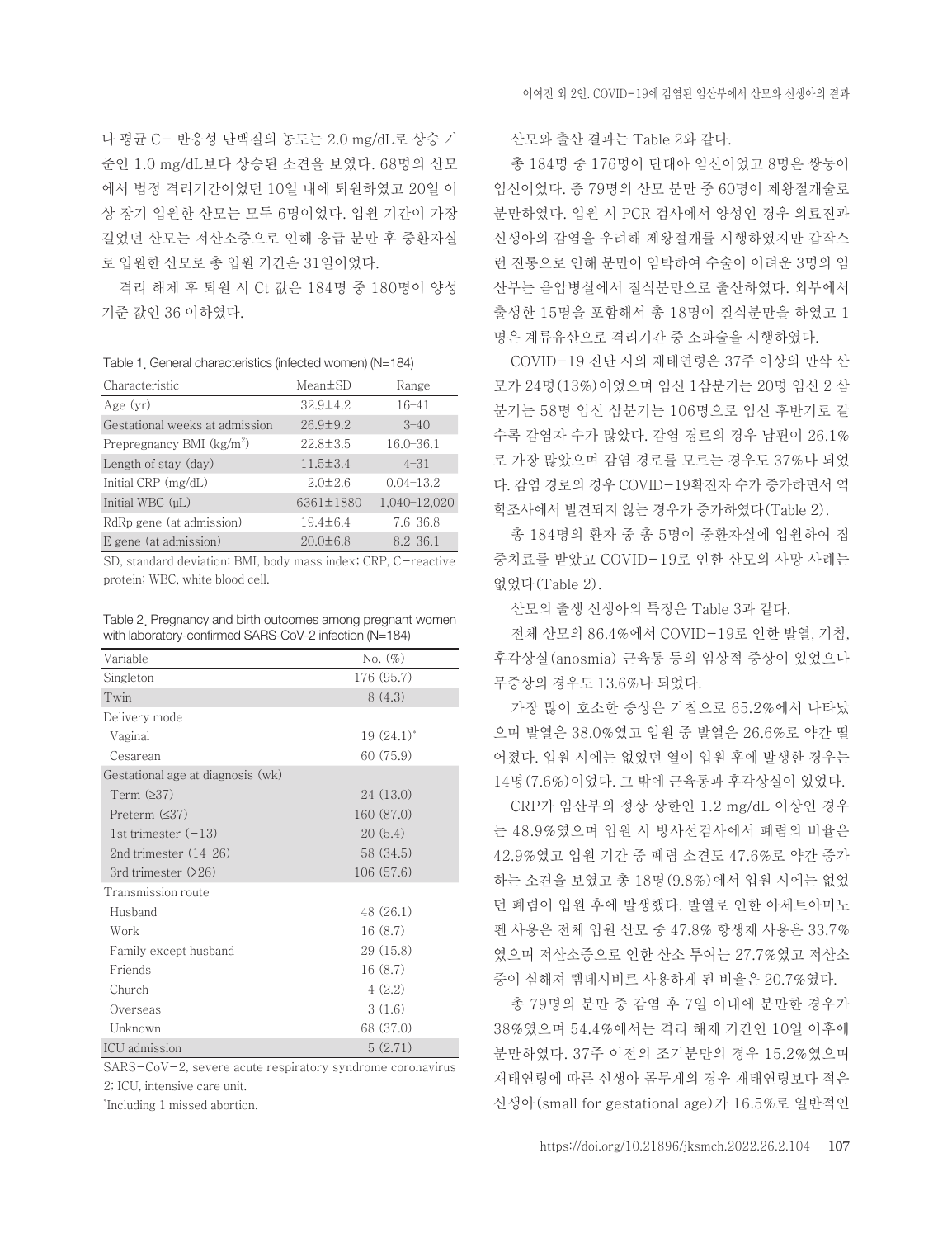#### 산모의 10%와 비교하였을 때 높은 편이었다.

대부분 산모에서 입원 시 질병의 심각도(disease severity)가 2명만이 산소가 필요한 3등급이었고 그 이외에 는 모두 2등급 이하였다. 입원 시보다 입원 후에 산모의 병 의 중증도가 악화된 경우가 26.6%였고 델타변이 유행 이 후에 특히 더 심하였다(Fig. 2).

본원에서 출생한 총 51명의 산모의 신생아에서 시행한 제대혈의 COVID-19의 PCR 검사에서 모두 음성 소견을 보였으며 한 산모의 태반에서만 PCR 검사에서 양성이 나 왔고 나머지 모든 산모의 태반 조직에서는 음성 소견을 보 였다. 출생한 신생아 중 SARS- CoV-2에 감염된 신생아 는 없었다.

Table 3. Characteristics of laboratory confirmed infection among infants born to pregnant women with laboratory confirmed SARS-CoV-2 Infection (N=184)

| Characteristic                            | No. $(\%)$  |
|-------------------------------------------|-------------|
| Maternal symptom status                   |             |
| Asymptomatic                              | 25(13.6)    |
| Symptomatic                               | 159 (86.4)  |
| Fever (initial)                           | 70 (38.0)   |
| Fever (during admission)                  | 49 (26.6)   |
| Myalgia                                   | 40 (21.7)   |
| Cough                                     | 120 (65.2)  |
| Anosmia                                   | 40(21.7)    |
| Maternal findings and treatment           |             |
| CRP > 1.2                                 | 90 (48.9)   |
| Pneumonia (initial)                       | 79 (42.9)   |
| Pneumonia (during admission)              | 80 (47.6)   |
| Acetaminophen                             | 88 (47.8)   |
| Antibiotics before delivery               | 62 (33.7)   |
| $O_2$ supply                              | 51 (27.7)   |
| Remdesivir                                | 38 (20.7)   |
| Timing of maternal infection              | $N=79$      |
| $\leq$ 7 days before delivery             | 30(38.0)    |
| 8-10 days before delivery                 | 6(7.6)      |
| >10 days before delivery                  | 43 $(54.4)$ |
| Gestational age at birth (wk)             | $N = 79$    |
| Term $(237)$                              | 67 (84.8)   |
| Preterm $(≤37)$                           | 12(15.2)    |
| Late preterm $(34-36)$                    | 7(8.9)      |
| Moderate to severe preterm $(34)$         | 5(6.3)      |
| Fetal weight according to gestational age |             |
| Small for gestational age                 | 13 (16.5)   |
| Appropriate gestational age               | 59 (74.7)   |
| Large for gestational age                 | 7(8.9)      |

SARS-CoV-2, severe acute respiratory syndrome coronavirus 2; CRP, C-reactive protein.

출생한 신생아는 대부분 건강하였으며 기관 삽입을 한 경우는 없었다.

#### 고 찰

이 연구를 통해 한국에서는 COVID-19 감염으로 인한 산모의 심각한 임상적 부작용은 관찰되지 않음을 알 수 있 었으며 COVID-19 감염 산모로부터 출생한 신생아는 대 부분의 경우 건강하였으며 수직 감염의 증거는 없었다.

또한 SARS-CoV-2감염은 임신 후반기에 감염 비율이 높았고 퇴원 시 Ct 값은 격리 해제 이후 산모 퇴원 시 184 명 중 겨우 4명이 음성으로 감염력이 없어도 대부분PCR 값이 양성이었다.

Allotey 등(2020)은 COVID-19 임신부들은 가임 연령 의 임신하지 않은 사람들보다 무증상일 가능성이 더 높았다 고 보고하고 있으나 또 다른 연구에서는 임신부 COVID-19 감염 중 95%는 무증상이었다고 보고하였다(Yanes-Lane et al., 2020). 이 연구에서는 약 86%에서 임상 증상이 있 었다. 이 연구에 포함된 모든 산모들이 real-time RT-PCR 검사로 COVID-19를 확인하였으며 한국에서의 대유 행 초반기에 대부분의 감염 산모들이 입원한다는 점을 고 려하면 이 연구가 더 정확하다고 생각한다.

미국의 질병통제및예방센터(Centers for Disease Control and Prevention)가 발표한 자료에 따르면 23,000



Fig. 2. Disease severity stage during admission. Aggravation rate 26.6%.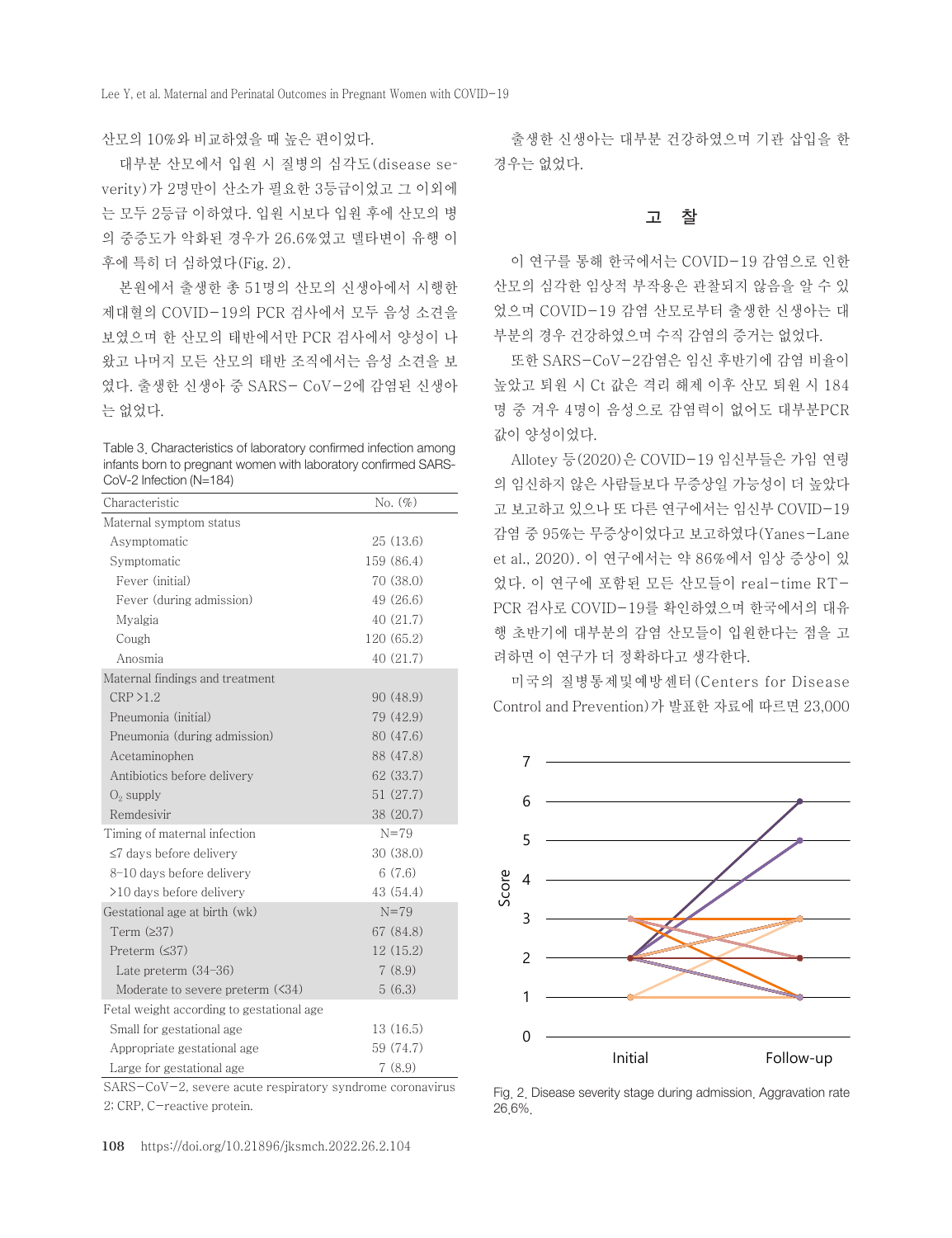명 이상의 임산부와 386,000명 이상의 가임기 비임신 여 성이 포함된 COVID-19 대응 임신 및 유아 관련 결과 팀의 보고서에서 증상이 있는 실험실 확인 SARS-CoV-2 감염 에서 임산부는 중환자실 입원과 기계적호흡기(ventilator) 착용 그리고 에크모에 대한 위험이 높다고 보고하였다 (Zambrano et al., 2020). 이 연구에서도 비슷한 연령대의 환자에 비해 임산부의 저산소증이나 폐렴 소견은 높았으나 전체적인 그 비율은 높지 않았다. 다만 저산소증에 사용되 는 렘데시비르 사용의 경우 델타 변이 이전에는 63명 중 1 명이 사용하였으나 그 후 델타 변이 유행이 시작되고 나서 는 121명 중 37명이 사용하여 변이 바이러스 따라 임상 증 상의 큰 차이를 보였다.

수직 감염의 경우 이 연구에서는 발견되지 않았다. 대유 행 초기 보고된 수직 감염의 경우 실제로는 분만실에서 분 만 중 또는 간병인으로부터의 호흡기 비말 감염과 관련이 있을 수 있다고 생각한다. 이 연구에서 모든 COVID-19 산 모의 경우 모두 음압병실에서 분만 후 바로 산모와 격리하 였으며 산모의 격리해제 후 신생아와 퇴원을 하였기 때문 에 분만 중 혹은 분만 직후 감염의 가능성은 배제할 수 있었 다. 재대혈관과 태반에서의 검사 역시 한 사례를 제외하고 도 모두 음성이 나왔다. 이 연구에 따르면 SARS-CoV-2 에 감염된 산모의 경우 적어도 신생아 수직 감염의 가능성 은 매우 낮다고 생각한다.

Mullins 등(2021)에 따르면 SARS-CoV-2 감염이 확 인된 12개국의 임산부에 대한 데이터 분석에 따르면 모든 원인으로 인한 조기 신생아 사망률은 0.2%–0.3%로, 코로 나19 대유행 이전 국가 데이터와 비교해 볼 때 예상보다 높 지 않다고 보고하였고 또 다른 연구에서도 역시 산모가 진 통 및 분만을 위해 입원 시 SARS-CoV-2 감염되었을 경 우에 음성인 경우와 신생아 사망의 발생률이 유사하다는 것 을 보고하였다(Huntley et al., 2021). 이 연구에서는 대부분 신생아들이 건강하였으며 출산 주수와 관계없이 출생 후 기계적 호흡을 한 사례는 없었고 모두 자발 호흡을 하였다.

Woodworth 등(2020)은 COVID-19 산모에서 유산 확률은 감염되지 않은 산모와 비교하여 높지 않다고 보고하 였는데 이 연구에서는 184명의 임신 중 한 사례만 보였다.

임신 중 가장 큰 부작용인 조기출산 및 제왕절개율의 경 우 초기 연구에서 증가한다고 보고하였으나(Allotey et al., 2020) 그 후 비슷하다고 보고한 연구도 있었다(Huntley et al., 2021). 아마도 초기 데이터가 각 병원별 자료로 국

가 자료에서 도출되지 않았고 적절한 비교 그룹도 부족하 여서 데이터 분석의 편향의 경향이 보였던 것으로 생각된 다(Joseph & Metz, 2021). 실제로 Lokken등의 코호트 연구에서는 조산과 제왕절개율이 증가된 경우는 산모가 COVID-19로 인해 중증 또는 치명적인 질병을 가진 산모 에게 국한된 것으로 보인다고 보고하였고 (Lokken et al., 2021; Metz et al., 2021; Pierce-Williams et al., 2020), 그리고 당연하게도 감염 산모의 기저질환 여부도 조산과 높은 제왕절개율에 영향을 미칠 것으로 생각된다(Metz et al., 2022). 이 연구에서는 의료진과 신생아의 수직 감염의 염려와 질식분만 시도 시 응급으로 제왕절개가 필요한 경 우 분만실에서 수술실까지의 감염된 산모의 동선 확보가 어려워서 대부분의 산모에서 제왕절개 분만을 시행하였기 때문에 외국의 연구와 비교하기 어려운 점이 있다. 향후 음 압 분만실의 준비와 감염된 분만 진행 산모를 돌볼 수 있으 면서 의학적 행위가 가능한 최소한의 간편한 복장 기준을 마련하여 SARS-CoV-2감염 산모의 질식분만이 가능한 조건에 대한 연구가 필요할 것으로 생각한다.

이 연구에서 COVI-19 산모의 37주 미만의 조산이 높 았다. 대부분 저산소증이나 폐렴이 심해져 추가 치료가 필 요하거나 자발 조기진통으로 인해 수술한 경우가 대부분 이었다. 그러나COVID-19 산모에서 조산 확률이 높다 는 보고의 한계는 그 산모들의 자연조산과 과의원성 조산 (iatrogenic preterm birth)을 구별할 수 없다는 데 있다. 심각한 산모 호흡기질환의 치료 시 분만을 통해 호흡기질 환이 개선될 것이라는 믿음에 의해 분만을 시도하려는 의 학적 개입으로 인해 많은 분만 3기 환자가 계획된 제왕절개 수술을 시행받고 있는 것으로 생각되지만 이는 실제 임상 에서 구분하기는 쉽지 않다. 이 연구에서 저출생체중아의 비율이 높은 이유로는 COVID-19로 인해 태아 성장에 장 애가 되었을 것으로 생각한다.

대부분 산모에서 질병의 심각도(disease severity)는 높지 않았지만 약 26%에서 입원 중 악화되는 소견을 보였 다. 아마도 대유행 초반기에는 증상보다는 검사로 빨리 진 단된 후 입원하기 때문에 입원 후 임상 증상이 악화되어 서 이런 결과가 나온 것으로 생각한다. 이 연구의 경우 아 직 임산부 백신이 허가가 막 시작될 때까지의 데이터여서 COVID-19에 감염된 산모 중 백신을 접종한 환자는 총 6 명 밖에 되지 않았으나 6명 중 1명만이 산소 치료를 하였고 모두 경증으로 일상 생활에 큰 지장은 없었다.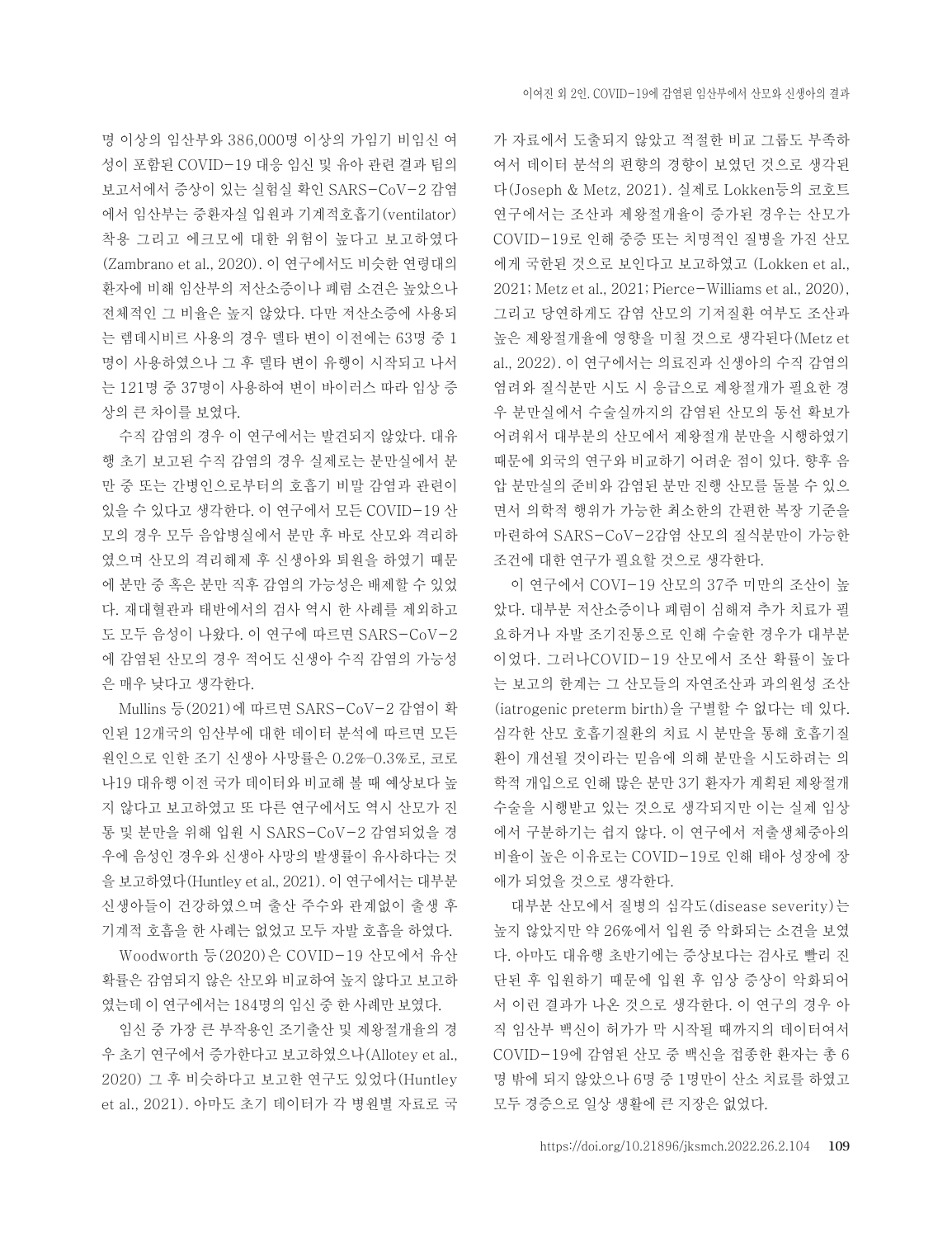이 연구에는 몇 가지 장점이 있다. 첫째로, 단일 기관 의 통일되고 단일화된 프로토콜을 이용하여 산모와 태아 의 모든 기록을 얻을 수 있었다. 이를 통해 역학, 임상 및 방 사선학적 특성과 산모와 태아의 임상적 특징과 치료 및 임 상 결과를 기술할 수 있다. 둘째, 모든 사례는 간이키트나 증상만으로 진단된 것이 실험실에서 PCR 검사로 확인된 COVID-19 환자였으며 아직 우리나라에서 대유행 전이어 서 병상의 여유가 있어서 모든 감염된 산모를 입원시킬 수 있었으며 비교적 정확하게 역학조사도 가능하였다. 마지막 으로 국민건강보험일산병원에서 분만한 모든 임산부의 태 반, 제대혈 및 신생아의 SARS-Cov-2 PCR 분석 결과를 직접 얻을 수 있었다.

 이 연구의 한계점은 분석에 포함된 산모의 수가 충분치 않아서 이 연구의 결과를 일반화하기 어렵다는 점에 있다.

## 결 론

한국에서SARS-CoV-2 감염이 확인된 임산부의 경우 심각한 임상 증상을 발생할 가능성이 적었으며 질병 진행 이 덜 심각했다. 이 연구에서COVID-19로 인해 사망한 산 모는 없었으나 델타 변이 대 유행 이후 산모의 합병증은 더 심각해졌다. 산모 합병증의 경우, 재태기간이 36주 이하의 조산과 재태연령보다 적은 신생아(small for gestational age) 위험이 더 높았다. COVID-19 산모의 경우 신생아에 서 임신 중 혹은 분만 중 SARS-Cov-2 수직 감염은 없었 고1개의 태반 감염을 제외하고 검체 분석에 의해 확인된 수 직 전파의 증거가 없었다.

#### 이해관계(CONFLICT OF INTEREST)

저자들은 이 논문과 관련하여 이해관계의 충돌이 없음 을 명시합니다.

#### **REFERENCES**

- Allotey J, Stallings E, Bonet M, Yap M, Chatterjee S, Kew T, et al. Clinical manifestations, risk factors, and maternal and perinatal outcomes of coronavirus disease 2019 in pregnancy: living systematic review and meta-analysis. BMJ 2020;370:m3320.
- Badr DA, Mattern J, Carlin A, Cordier AG, Maillart E, El

Hachem L, et al. Are clinical outcomes worse for pregnant women at ≥20 weeks' gestation infected with coronavirus disease 2019? A multicenter case-control study with propensity score matching. Am J Obstet Gynecol 2020; 223:764-8.

- Dawood FS, Varner M, Tita A, Newes-Adeyi G, Gyamfi-Bannerman C, Battarbee A, et al. Incidence and clinical characteristics of and risk factors for severe acute respiratory syndrome coronavirus 2 (SARS-CoV-2) infection among pregnant individuals in the United States. Clin Infect Dis 2021 Aug 19:ciab713. [https://doi.org/10.1093/cid/](https://doi.org/10.1093/cid/ciab713) [ciab713](https://doi.org/10.1093/cid/ciab713). [Epub].
- Doubilet PM, Benson CB, Nadel AS, Ringer SA. Improved birth weight table for neonates developed from gestations dated by early ultrasonography. J Ultrasound Med 1997;  $16:241-9$ .
- Goh XL, Low YF, Ng CH, Amin Z, Ng YPM. Incidence of SARS-CoV-2 vertical transmission: a meta-analysis. Arch Dis Child Fetal Neonatal Ed 2021;106:112-3.
- Hantoushzadeh S, Shamshirsaz AA, Aleyasin A, Seferovic MD, Aski SK, Arian SE, et al. Maternal death due to COVID-19. Am J Obstet Gynecol 2020;223:109.e1-109.e16.
- Huntley BJF, Mulder IA, Di Mascio D, Vintzileos WS, Vintzileos AM, Berghella V, et al. Adverse pregnancy outcomes among individuals with and without severe acute respiratory syndrome coronavirus 2 (SARS-CoV-2): a systematic review and meta-analysis. Obstet Gynecol 2021; 137:585-96.
- Joseph NT, Metz TD. Coronavirus disease 2019 (COVID-19) and pregnancy outcomes: state of the science. Obstet Gynecol 2021;138:539-41.
- Kirtsman M, Diambomba Y, Poutanen SM, Malinowski AK, Vlachodimitropoulou E, Parks WT, et al. Probable congenital SARS-CoV-2 infection in a neonate born to a woman with active SARS-CoV-2 infection. CMAJ 2020; 192:E647-50.
- Knight M, Bunch K, Vousden N, Morris E, Simpson N, Gale C, et al. Characteristics and outcomes of pregnant women admitted to hospital with confirmed SARS-CoV-2 infection in UK: national population based cohort study. BMJ 2020;369:m2107.
- Kotlyar AM, Grechukhina O, Chen A, Popkhadze S, Grimshaw A, Tal O, et al. Vertical transmission of coronavirus disease 2019: a systematic review and meta-analysis. Am J Obstet Gynecol 2021;224:35-53.e3.
- Lokken EM, Huebner EM, Taylor GG, Hendrickson S, Vanderhoeven J, Kachikis A, et al. Disease severity, pregnancy outcomes, and maternal deaths among pregnant patients with severe acute respiratory syndrome coronavirus 2 infection in Washington State. Am J Obstet Gynecol 2021; 225:77.e1-77.e14.